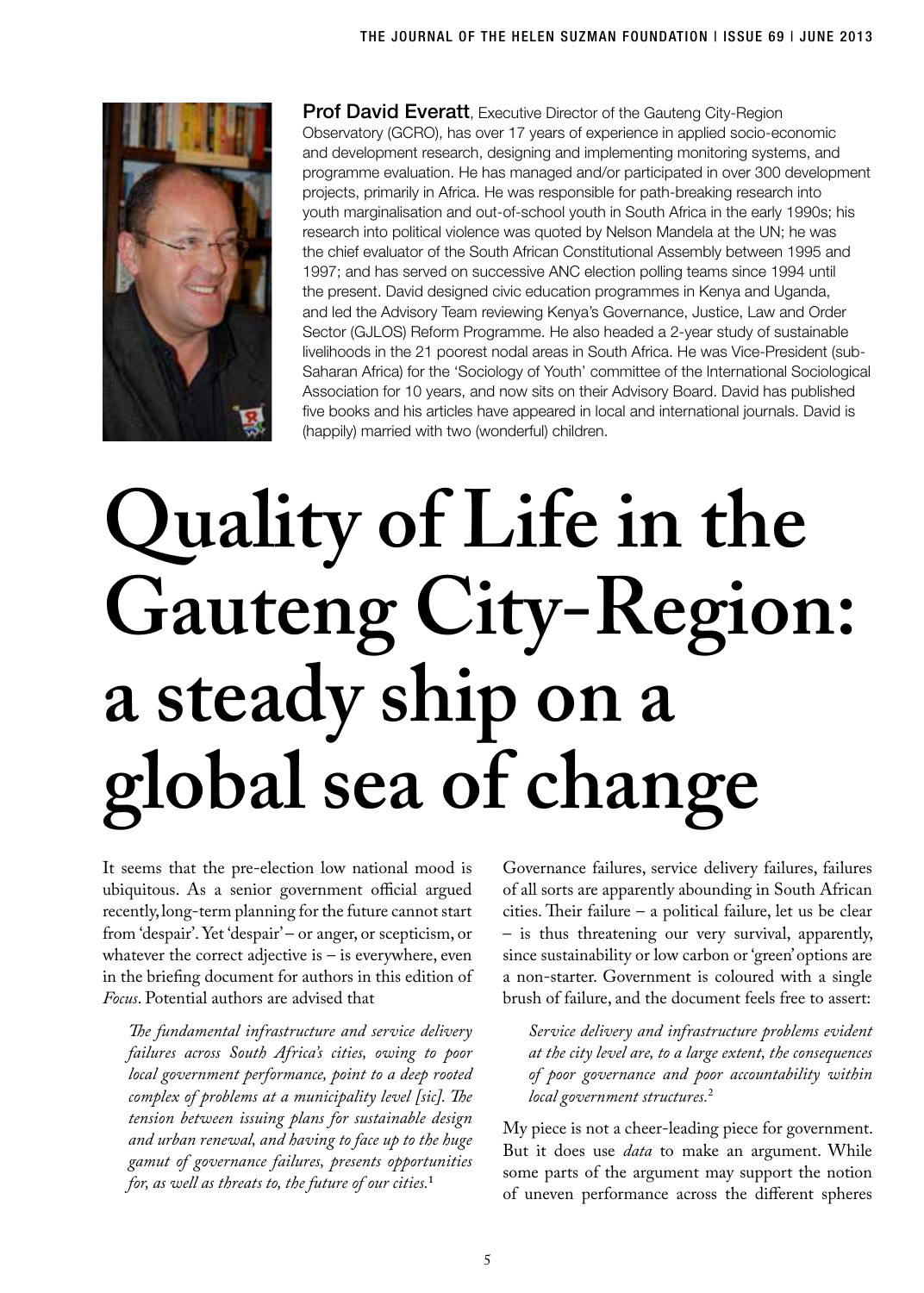

and in different geographical locations, it does so not because it is politically driven but data driven. It does so by pointing to the service delivery successes that have marked Gauteng thus far, and which suggest that there is indeed a possible disconnect between a government pursuing a basic needs approach – exemplified by the Reconstruction and Development Programme (RDP)<sup>3</sup> – and a citizenry who in very large part now enjoy the basic amenities and need a new discourse. This discourse requires a new narrative that talks about how to take Gauteng to a higher plane, meeting needs tangible and intangible, a genuinely inclusive, more equal, Afropolitan city of the 21st century. If there is such a disconnect it is not simply to be laid at the door of 'state failure' – the easy argument – but requires a far more nuanced analysis of state performance, citizens' changing expectations, and how to

*Census 2011 tells us that where 75% of Gautengers lived in formal dwellings in 1996, that figure has now risen – despite massive population growth – to 80%. 11% still live in informal dwellings. 98% of people now have access to piped water, 96% have access to a flush toilet, and 87% access the national grid for lighting energy.*

tie them together into the future. Obviously, this piece does not claim to do this, but rather attempts to start a conversation on the matter.

#### **Gauteng: the RDP realised?**

By 2011, Gauteng, which enjoys just 2% of national land cover, was generating 36% of national GDP4 and the broader Gauteng City-region (including key economic nodes completely enmeshed in the provincial market such as Rustenburg and Sasolburg) produced 43% of national GDP. The province contains a fifth of South Africa's population, which will rise to a quarter (16 million people) by 2020. Given that services are provided to households not individuals, it

is notable that there was an annual average growth in household numbers of 3,6% between 2001 and 2011, with 2,9 million households in Gauteng by 2011. Getting government, governance and delivery right, in Gauteng, are fundamental to the entire national project.

In many ways, delivery in Gauteng is a success story. According to *StatsSA*, the proportion of people with no formal education has dropped from 10% in 1996 to 4% in 2011, and half of those migrated into the province from elsewhere. Census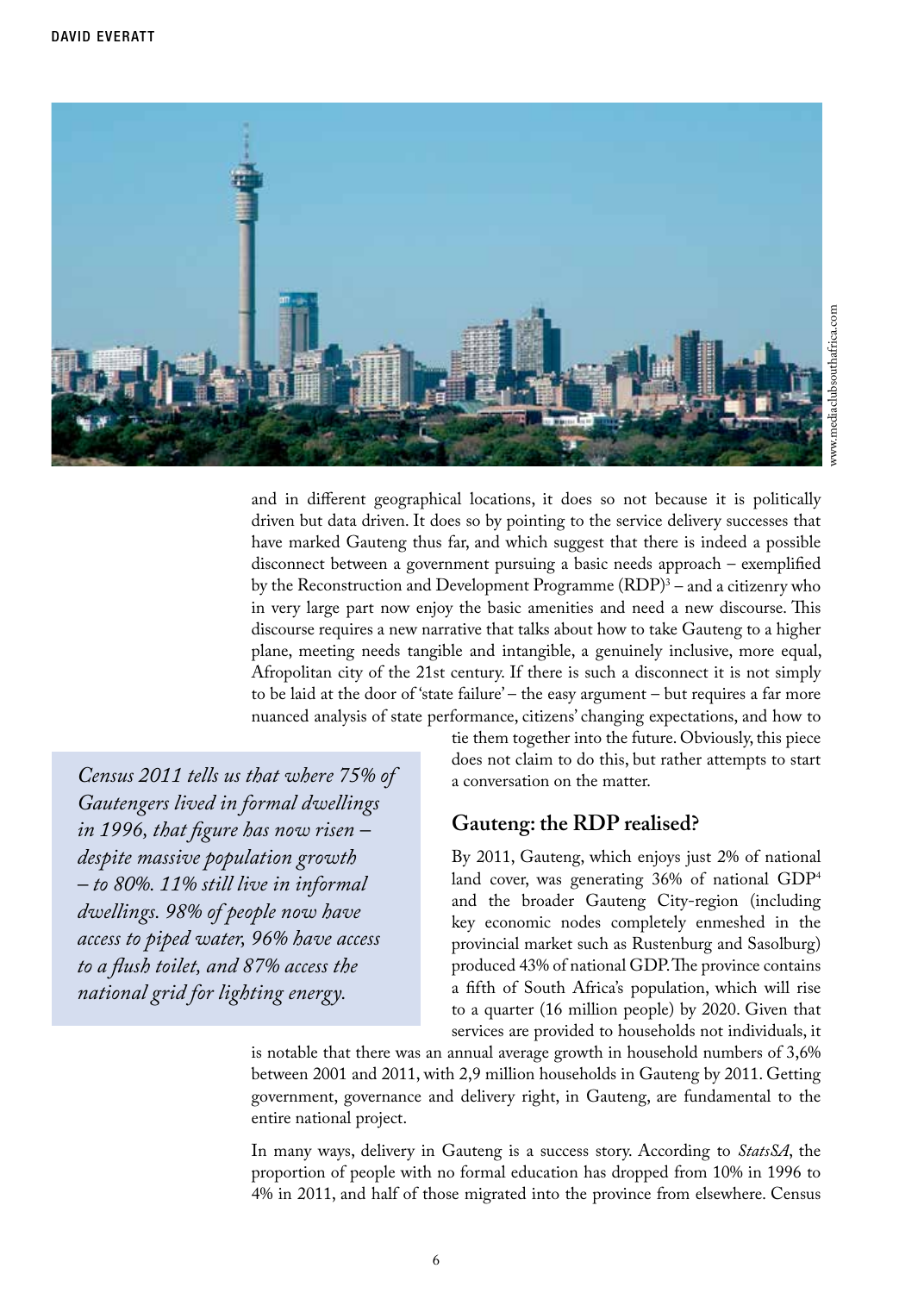2011 tells us that where 75% of Gautengers lived in formal dwellings in 1996, that figure has now risen – despite massive population growth – to 80%. 11% still live in informal dwellings. 98% of people now have access to piped water, 96% have access to a flush toilet, and 87% access the national grid for lighting energy.

The story can continue, but the point at issue is simply to assert that an examination of data forces the reader to question some of the assumptions that seem to have taken on the power of truisms – such as 'service delivery failure' – which are in fact un-truisms. That there are protests in communities is absolutely correct, but they do not point to absolute poverty. In virtually every instance protests occur where some delivery has taken place, but not enough or not in the right place, in the eyes of local residents. There may well be failures in many instances – but to assert that this space is one of such profound failure that we have to trade off our future because poor government performance has left us with "fundamental" service delivery and infrastructure problems, is simply untenable.

Let's see how the residents of the city-region feel about Gauteng.

#### **Quality of life: What is it, and why do we measure it?**

The Gauteng City-Region Observatory (GCRO) released its second 'Quality of Life' survey, with a massive sample of almost 17 000 respondents in 2012. This follows the first survey in 2010, and thus allows some sense of change over time. Quality of Life itself – calculated using 54 variables covering everything from security to headspace, health to employment, values to community participation, shows a small but important increase in the mean (the average score) from 6,24 in 2009 to 6,25 in 2011.

The term quality of life is commonly used to evaluate the general well-being of individuals and/or larger units such as communities, cities or entire societies. In recent years, there has been a push to move beyond using Gross Domestic Product (GDP) as the measure of the key global ranking measure for countries. This is because it only measures the economy, not the people, and takes no account of the costs of the very

*However, city-regions can also be alienating in and of themselves, and/or can attract recidivists who can eke out a criminal life there more easily than in far-flung rural areas.* 

economic growth it is measuring, which – in environmental terms, for example – may be creating the exact opposite of a healthy society. This push has included an incorporation of elements of the now-famous Bhutanese concept of 'Gross National Happiness' and has resulted in a renewed interest in 'Quality of Life' measurements.

## **Quality of Life and cities**

City-regions provide high-level quality of life for many citizens. The Gauteng City-Region, producing 43% of GDP, is no different, with some citizens living a lifestyle that would not be out of place in any of the great cities of the world. City-regions are meant to generate high-quality lifestyles, and offer exposure to art, music, galleries and concerts, safe spaces, green spaces, as well as work opportunities in globally competitive companies. The GCR does this, for many. However, city-regions can also be alienating in and of themselves, and/or can attract recidivists who can eke out a criminal life there more easily than in far-flung rural areas.

In the midst of a large, thriving city-region, however, there are inevitably those who do not 'make it', for a range of reasons. Place that city-region in a developing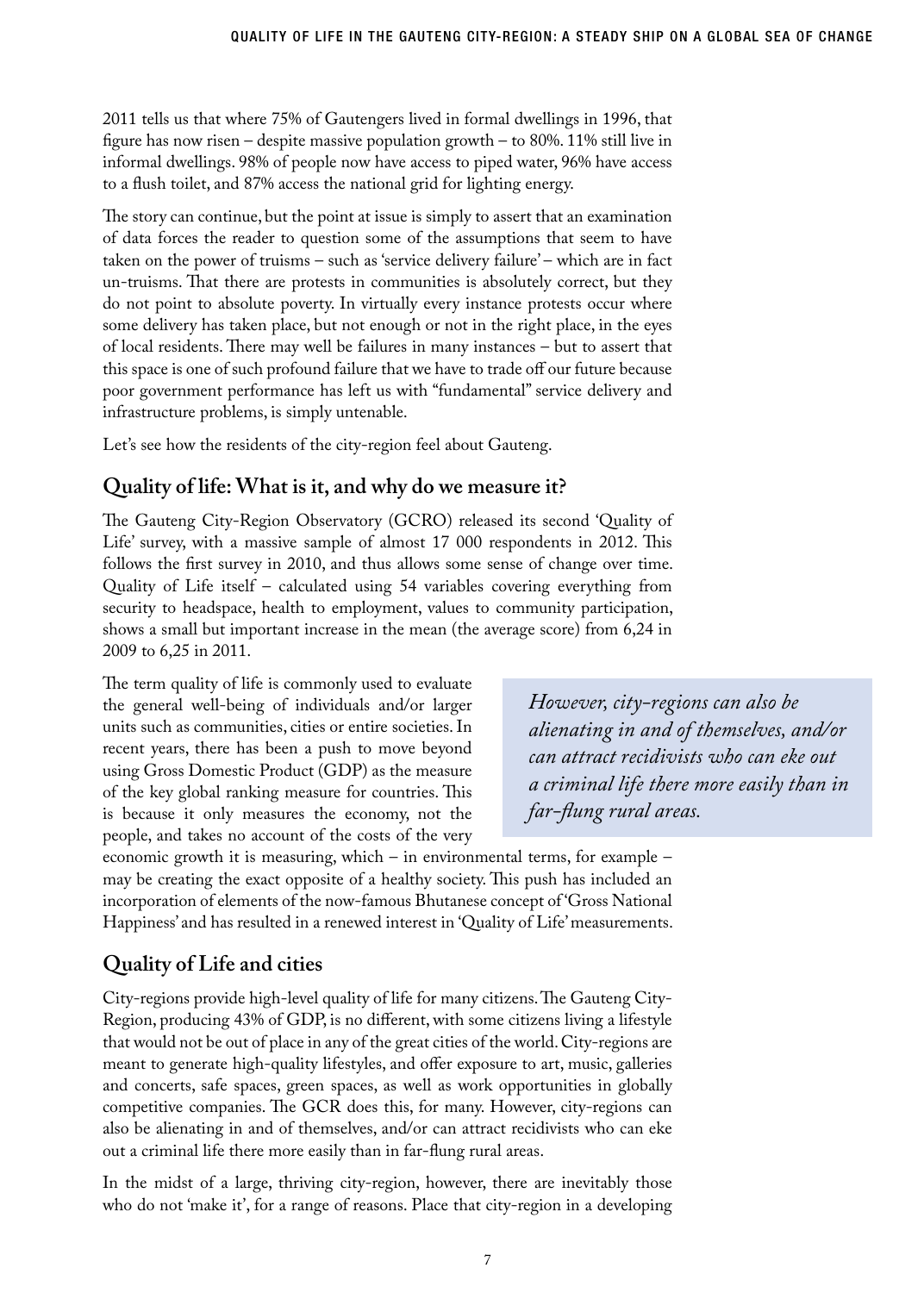country, and in a post-apartheid context, and the potential for severe fault-lines to criss-cross the space of the city-region is immediately apparent. This is particularly true of psycho-social issues, which may be present regardless of the job someone has, or the size of their monthly wage. After centuries of colonisation, culminating in segregation and then apartheid, it would be unrealistic to expect that after just twenty years of democracy, all traces of our violent and racist past would have disappeared. Moreover, the Gauteng City-Region was the site of the most intense xenophobic violence of the May 2008 outbreak that spread across the country – low-level on-going violence against 'foreigners' has remained part of the background noise in the GCR. The GCR is also witness to excessively high rates of violent crime, violence against women, and so on, all suggesting that the fault-lines run deep indeed.

*This could also be achieved if we find specific target groups needing assistance, whether these are age cohorts, gender, people in specific sectors of employment and so on; also, whether they need service delivery, infrastructure provision, psycho-social assistance or some other intervention.*

#### **Measuring quality of life**

In order to try and measure quality of life in the GCR, the GCRO runs a bi-annual survey. Embedded in the questionnaire are 54 variables – subjective and objective – that we combine into 10 'dimensions' of quality of life – again to try and measure both overall quality of life, and the 'drivers' behind quality of life either rising or falling. We also try to understand this spatially – where in this large, crowded space that is the GCR are people enjoying higher or lower quality of life – as well as by socio-demographic and other

variables. This spatial point is particularly relevant in post-apartheid South Africa. Under apartheid, people lived in areas designated for them according to their race, and while here has been considerable post-apartheid residential desegregation, black citizens in particular, are still, in many cases, living in the townships created for them under apartheid. For some this may be a matter of choice; but as the OECD noted in its territorial review of the  $GCR<sup>5</sup>$ , with median suburban house prices at 22 times the median average household income in Gauteng, it is apparent that the cost of living is locking many black South Africans into townships or RDP housing. This is not automatically associated with low quality of life, and it is precisely to understand these locale-specific dynamics that GCRO has such a detailed matrix of variables to try and understand and measure quality of life.

Measuring quality of life also has policy significance. Quality of life analysis segments the population into cohorts of people doing more or less well. It also points to why this is the case (within the limitations of the variables we are using – the methodology is obviously restricted to the questions we asked respondents). It should help inform the targeting strategy of government (from all spheres), if we find that this or that municipality is falling considerably behind others – as is the case with Westonaria, for example (see below). This could also be achieved if we find specific target groups needing assistance, whether these are age cohorts, gender, people in specific sectors of employment and so on; also, whether they need service delivery, infrastructure provision, psycho-social assistance or some other intervention. It is equally important to know who is doing well, for a successful city-region unavoidably has to cater for all citizens and their (different) needs. The needy may require urgent government assistance: but city-regions need to look after the drivers of wealth, culture, growth and civil society as well, since they remain critical for the city-region to continue growing and developing economically,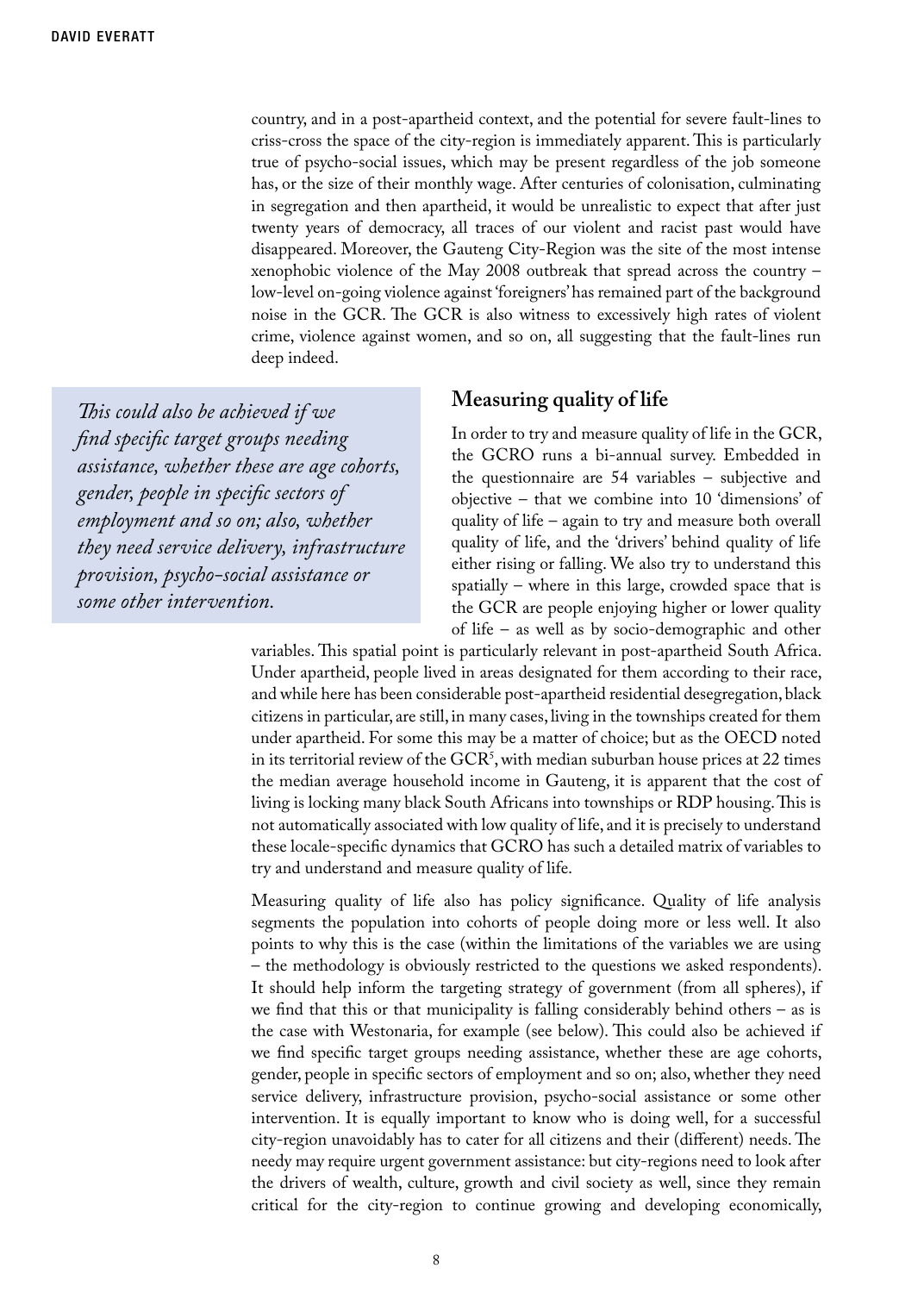socially, culturally and in other areas. Looking after those in need has to occur alongside creating the conditions for (equitable) growth and development, not at the expense of it. To make things more complex, this balancing act (replicating the national project) has to occur in a context of redistribution, attacking inequality, and lowering poverty levels.

Measuring quality of life can also help point in general terms to the type of problem facing different groups since the 54 variables fall into 10 dimensions that cover areas such as work/employment, security, infrastructure, health, dwelling, connectivity, community and so on. Moreover, by measuring these over time, we can see areas of improvement. For example, 'dwelling' improved between 2009 and 2011, indicating the impact of government's investment in building houses, but 'work' dropped, showing the impact of on-going long-term unemployment as well as the global economic recession. The same point applies to time-series measurement by locale – Ekurhuleni, for example, had dropped back from 6,28 to 6,10 (out of an ideal total of 10) by 2011 to the second worst-performing municipality in Gauteng, rocked by the impact of the global recession on its economic base as well as the challenges it is facing in service delivery.

## **Constructing the index**

In 2001, Ross Jennings and I developed a quality of life index based on studies undertaken by other practitioners in the field of quality of life<sup>6</sup> and information gathered from focus groups with rural residents to tease out issues pertaining to quality of life. This approach was further developed for GCRO, to measure quality of life in an urban and city-region context. The indicators used are set out below (please note that some indicators are themselves derived from multiple individual questions). In all, there are 54 indicators, across the 10 'dimensions' of quality of life.

| <b>Broad areas</b> |                      | Subjective indicators<br>(level of satisfaction)                                                                                    | Objective indicators                                     |
|--------------------|----------------------|-------------------------------------------------------------------------------------------------------------------------------------|----------------------------------------------------------|
| 1                  | Global/<br>headspace | Life satisfaction<br>$\bullet$<br>Alienation<br>Anomie<br>۰<br>Country going in right direction                                     |                                                          |
| 2                  | Family               | Marriage/relationship<br>٠<br>Family life<br>٠<br>Time available<br>٠<br>Leisure time                                               | Ability to feed children/self<br>٠                       |
| 3                  | Community            | Trust community<br>Friends<br>Important to look after environment                                                                   | Membership of clubs,<br>organisations, societies         |
| $\overline{4}$     | Health               | Health affects work<br>٠<br>Health affects social activities<br>٠                                                                   |                                                          |
| 5                  | Housing              | Rating of dwelling<br>Rating of area/place                                                                                          | Dwelling structure<br>Dwelling ownership<br>Overcrowding |
| 6                  | Infrastructure       | Improvement in community<br>٠<br>Water cleanliness<br>Water access<br>Electricity<br>٠<br>Refuse removal<br>٠<br>Cut offs/evictions | Sanitation access<br>٠                                   |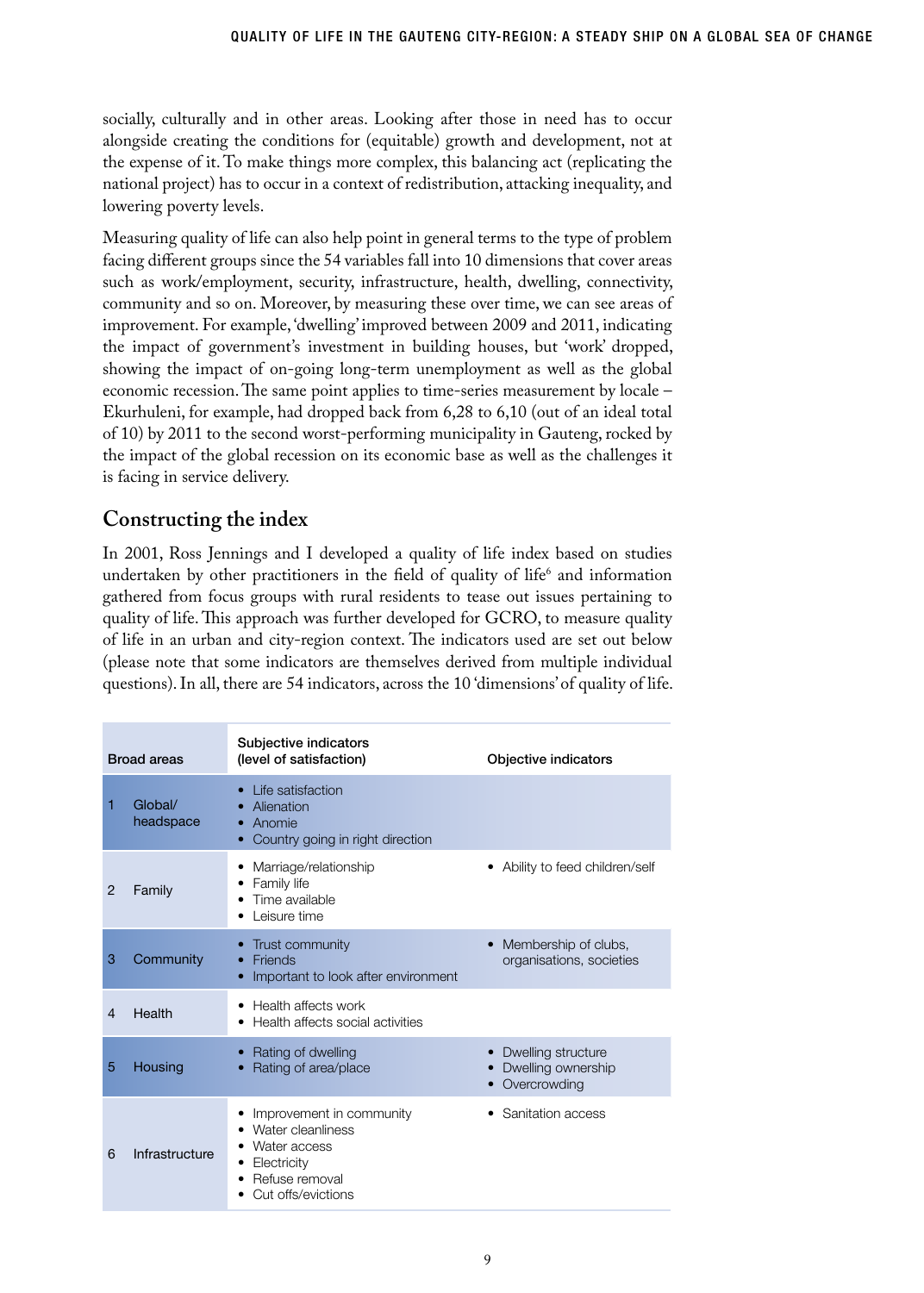| $\overline{7}$ | Education &<br>connectivity | $\bullet$ Press is free                                                                                                                                                          | Level of education<br>Telephone/cellphone<br>Radio/television<br>Internet connection |
|----------------|-----------------------------|----------------------------------------------------------------------------------------------------------------------------------------------------------------------------------|--------------------------------------------------------------------------------------|
| 8              | Work                        | Amount of money available<br>Household status<br>Standard of living<br>Working conditions                                                                                        | • Employment status<br>Household income<br>No debt                                   |
| 9              | Security                    | Safety in area during day<br>Safety in area during night<br>Safety at home<br>Crime situation improved                                                                           | • Victim of crime                                                                    |
| 10             | Socio-political             | Politics is waste of time<br>Local election free & fair<br>Judiciary is free<br>Trust btw races<br>Foreigners taking benefits<br>Govt performance<br>Govt officials & Batho Pele | • Public participation<br>$\bullet$ Voted in 2011<br>• Asked for a bribe             |

For each indicator, a score of 0 or 1 was allocated to each individual respondent in order to compute an overall score for the area. For each dimension, the score was then scaled out of 1. For each dimension, a maximum score of 1 was possible (working on the same 0-1 basis as the Gini co-efficient does). A score of 1 would reflect extremely high levels of quality of life in each of those areas. Taken together (see below), the closer to ten out of ten a respondent scores, the better their quality of life – this is a simple matter of adding the scores from the 10 dimensions together. Therefore, the higher the score, the higher the level of quality of life. The mean scores for each dimension, for both 2009 and 2011, are shown in the following graph.



**Figure 1: Scores for all dimensions of quality of life, 2009 and 2011**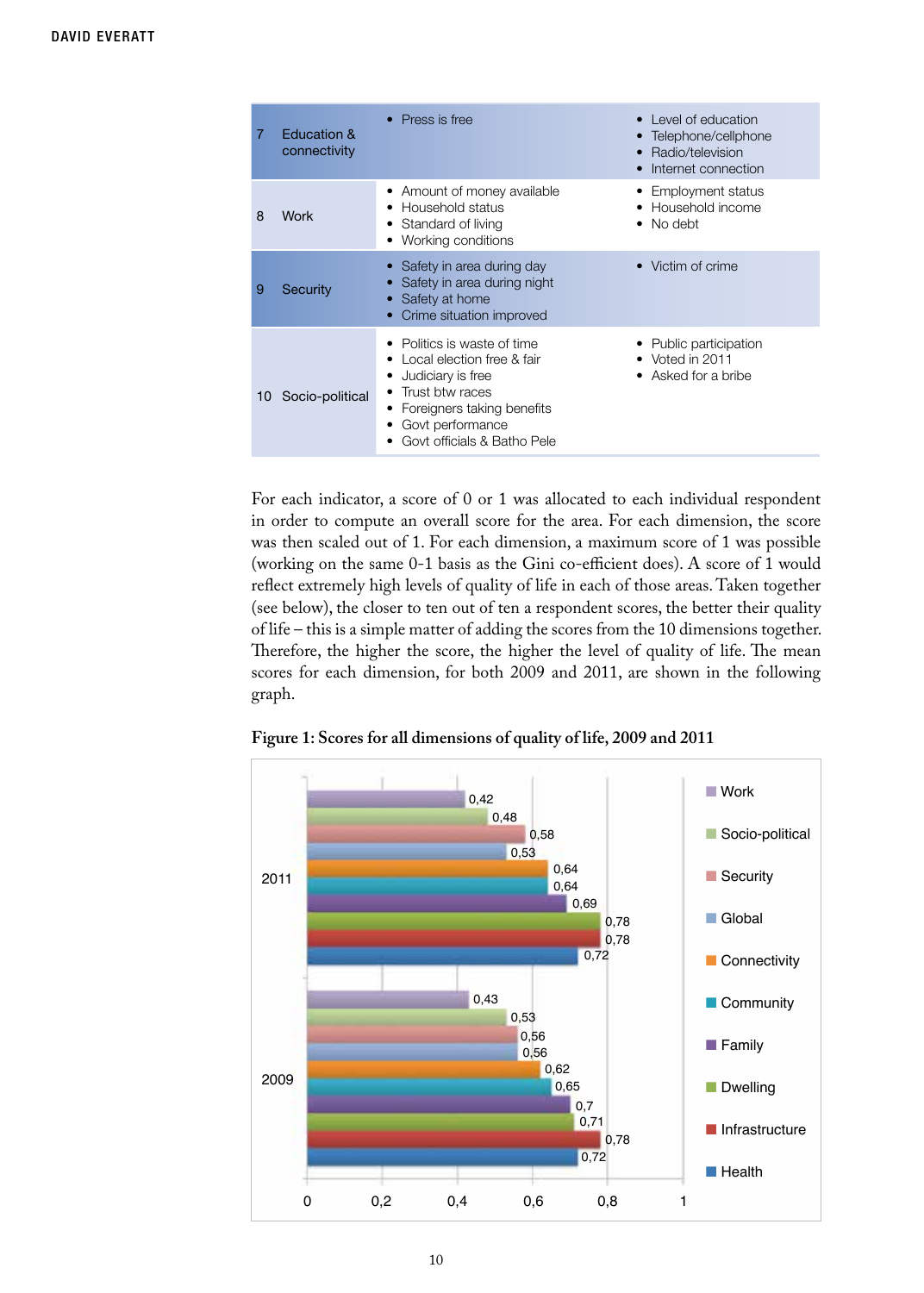In any exercise of this nature, the obvious question is whether or not specific variables should be weighted more than others. Given the extended unemployment crisis, for example, should unemployment – part of the 'work' dimension – not be weighted more than, say, membership of a civil society organisation, or satisfaction with dwelling, and so on. These are legitimate questions, and between 2009 and 2011 GCRO commissioned Ms Talita Greyling of the University of Johannesburg to use Principal Component Analysis – which applies weights to key variables as they emerge from the analysis – to see if our approach generated results that were very different from one using weights. The simple answer was 'no', although the nuance emerging from her analysis added value to our understanding of the quality of life index and which variables were most significant.

Given that social groups and state formations – local sphere entities – have shifted position between 2009 and 2011, it is worth noting that 'work' – which includes un/employment status, a decent work index as well as satisfaction with work indicators – remains the weakest area in the GCR, and dropped between 2009 and 2011. It is also notable that 'global' – which really refers to an all-round sense of well-being and includes alienation and anomie measures, as well as a range of life satisfaction questions – also dropped,

*Thus many of the areas in which local, provincial and national government works improved; but many of the less development-oriented issues, such as psycho-social and 'headspace' areas, deteriorated.* 

quite significantly, reflecting the general findings of this survey, namely, a very low mood in the GCR. This is reflected in slightly lower scores for both family and community as well. Generally, psycho-social and work-related variables pulled the scores down.

What pushes the scores up seem primarily to be infrastructural and other delivery projects driven primarily by government. Some may have been triggered by the 2010 World Cup, given that the GCR had three stadia hosting games, and the requisite infrastructure had to be provided. Whatever the case, while 'infrastructure' as a catch-all category remained high at 0,78, dwelling increased significantly (0,71 to 0,78), reflecting both objective and subjective indicators about delivery of houses and satisfaction with the respondents' own dwelling. Connectivity also improved, and – critical for the GCR – security also improved. Thus many of the areas in which local, provincial and national government works improved; but many of the less development-oriented issues, such as psycho-social and 'headspace' areas, deteriorated.

## **The results**

For the 2011 survey, we had a 16 729 sample, we used the same basic methodology as in 2009. No variable or dimension was weighted above any other. Once the 10 dimensions were added together, the mean or average score across all respondents and all dimensions was 6,25 – a very slight rise from the 6,24 recorded in 2009. On the scoring matrix, a score of 10 would mean the respondent has perfect quality of life – using these variables, of course. At the other extreme, 0 out of 10 would mean that the respondent has no quality of life whatsoever. In both instances, this would entail scoring extremely high (in the first example) or extremely low (for the second example) on every variable and every dimension.

In both instances, no-one scored below 1,75 (out of 10) at all, and in 2011 – after the global damage wrought by the financial crisis – by 2,72 out of a possible 10 – do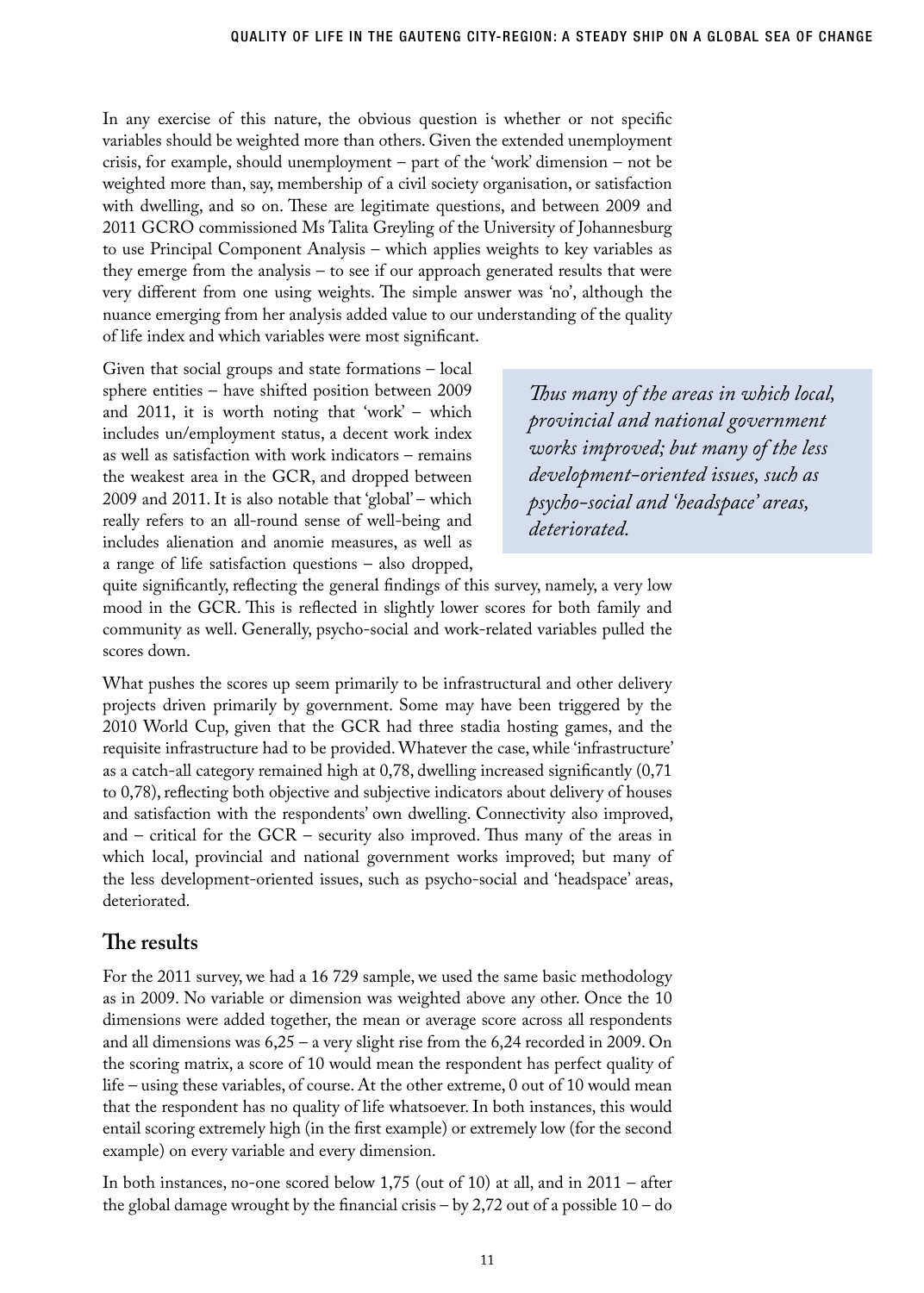we reach 0,5% of respondents. In other words, using this approach to measuring quality of life, and despite the deliberate impoverishment of black South Africans by apartheid, delivery of infrastructure and services has had a wide reach and helped many. At the opposite end of the scale, it is also clear that in both 2009 and 2011, the GCR had people enjoying a remarkably high quality of life. In all, 6% of respondents scored 8 out of 10 or higher.

That said, there are wide variations across the respondents who fell between the highest (at 9,55 out of 10) and lowest (1,75 out of 10). To make some sense of the data, we broke it four ways: any respondent scoring 8 out of 10 or above was taken to have "high" quality of life, a necessary product of a city-region as we saw earlier. Although an important part of the GCR, this 'high' category comprised just 5,8% of the sample – meaning one in twenty people enjoys high quality of life. The second highest category also included the largest proportion of respondents in a single category, namely the 46,9% of respondents enjoying 'good' quality of life – this was taken to be from immediately above the sample mean  $(6,26 -$  the mean was  $6,25)$ to immediately below the 8/10 cut off for high, so they fell between 6,26 and 7,99 out of 10. Taken overall, therefore, the GCR can reflect positively on the fact that despite the global crisis and its domestic aftershocks, 53% of respondents in 2011 were enjoying high or good quality of life.

At the other end of the scale, we find another dichotomy, between those with 'below average' quality of life, and those with 'poor' quality of life. The first category are those scoring 6,24 (i.e. immediately below the mean score) down to those scoring half, or 5 out of 10. This category accounted a third (32,5%) of respondents, leaving 14,8% to score in the 'poor' category – i.e. anywhere from 1,75 out of 10 (the lowest score in the sample) to 4,99 out of 10. Where those enjoying 'high' quality of life (admittedly a smaller category) comprised 5,8% of the sample, the scale is tilted towards those doing less well, with 14,8% having 'poor' quality of life and 32,5% 'below average' quality of life. In the next section we look in greater detail at some of the psycho-social aspects of the indicators used here, where we extract relevant variables for a marginalisation index.



**Figure 2: Quality of Life by category**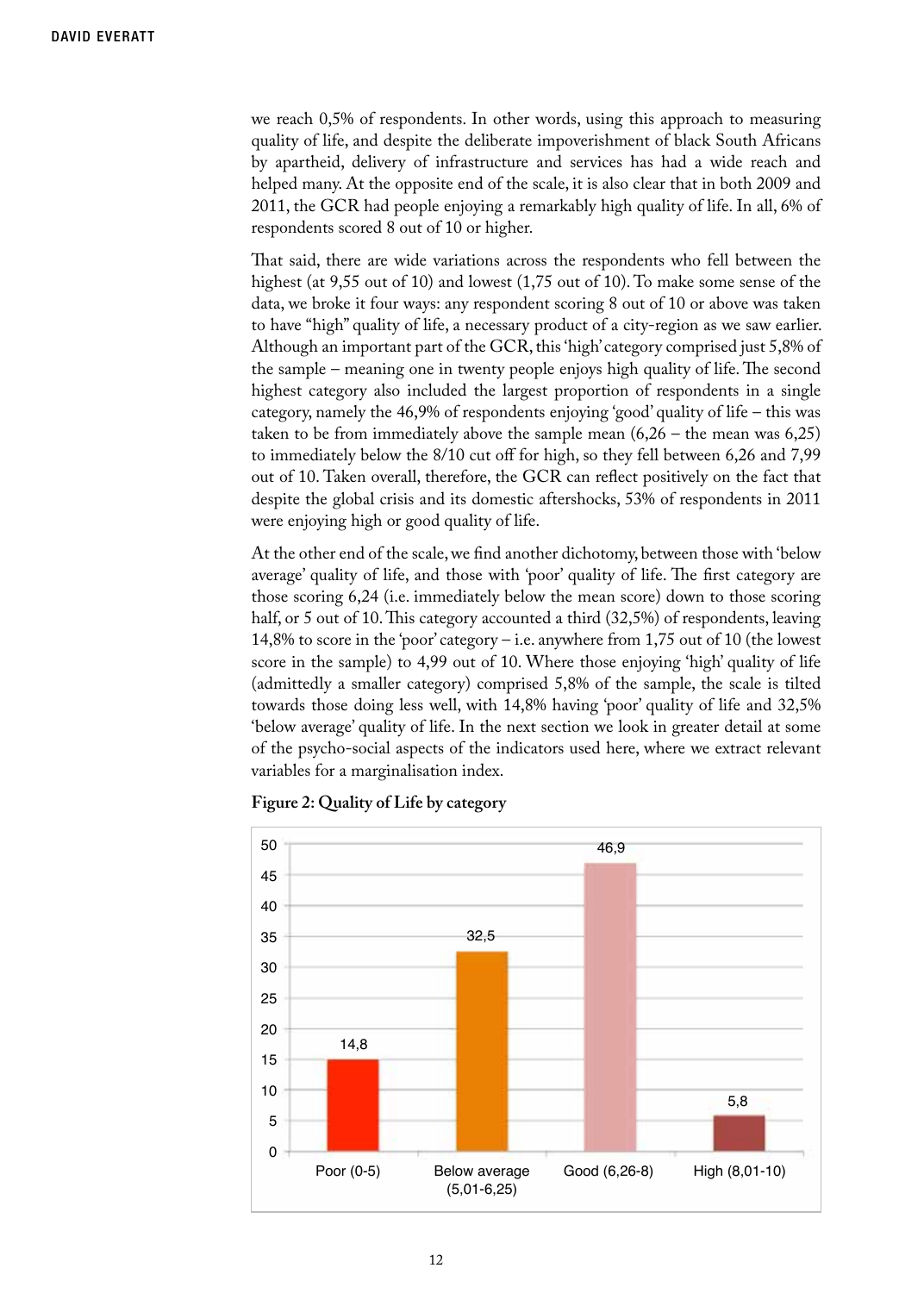As Figure 2 makes clear, the overwhelming majority of respondents score above 5/10, but it is equally clear that almost three times as many respondents score 'poor' as score 'high'. We now briefly analyse who falls into these different categories.

## **Race**

Given our post-apartheid context and the on-going salience of race in politics and development discourse, we start in typical South African fashion by analysing quality of life by race. It is immediately apparent that three times as many whites (13% of white respondents) enjoy high quality of life as do Africans (4%). In the middle, slightly more coloureds (8%) enjoy high quality of life than Indians (7%). Whites, coloureds and Indians are also more likely to have a 'good' quality life



**Figure 3: Quality of life by race (2011)**

The need for more thorough-going redistribution is apparent. Whites of course started from a higher economic base than most others, and are numerically far smaller than the African population, and have maintained their position. The intensity of the challenge is demonstrated by contrasting the 75% of whites who enjoy good and high quality of life in the Gauteng City-Region with the 48% of African respondents who do so.

## **Sex**

Sex also makes a difference. More men (7%) enjoy high (5%) and good (49%) quality life than women (5% and 45% respectively). We have shown in a number of sections of this report how women are struggling to approach equality with men in the GCR, and this composite index merely underlines the point.

## **Age**

Age, however, seems to matter more especially for the youngest cohort. Of respondents between 16 and 19 years of age just 3,% enjoyed high quality of life, the lowest of any age cohort, until we reach the pension age, where 4% of respondents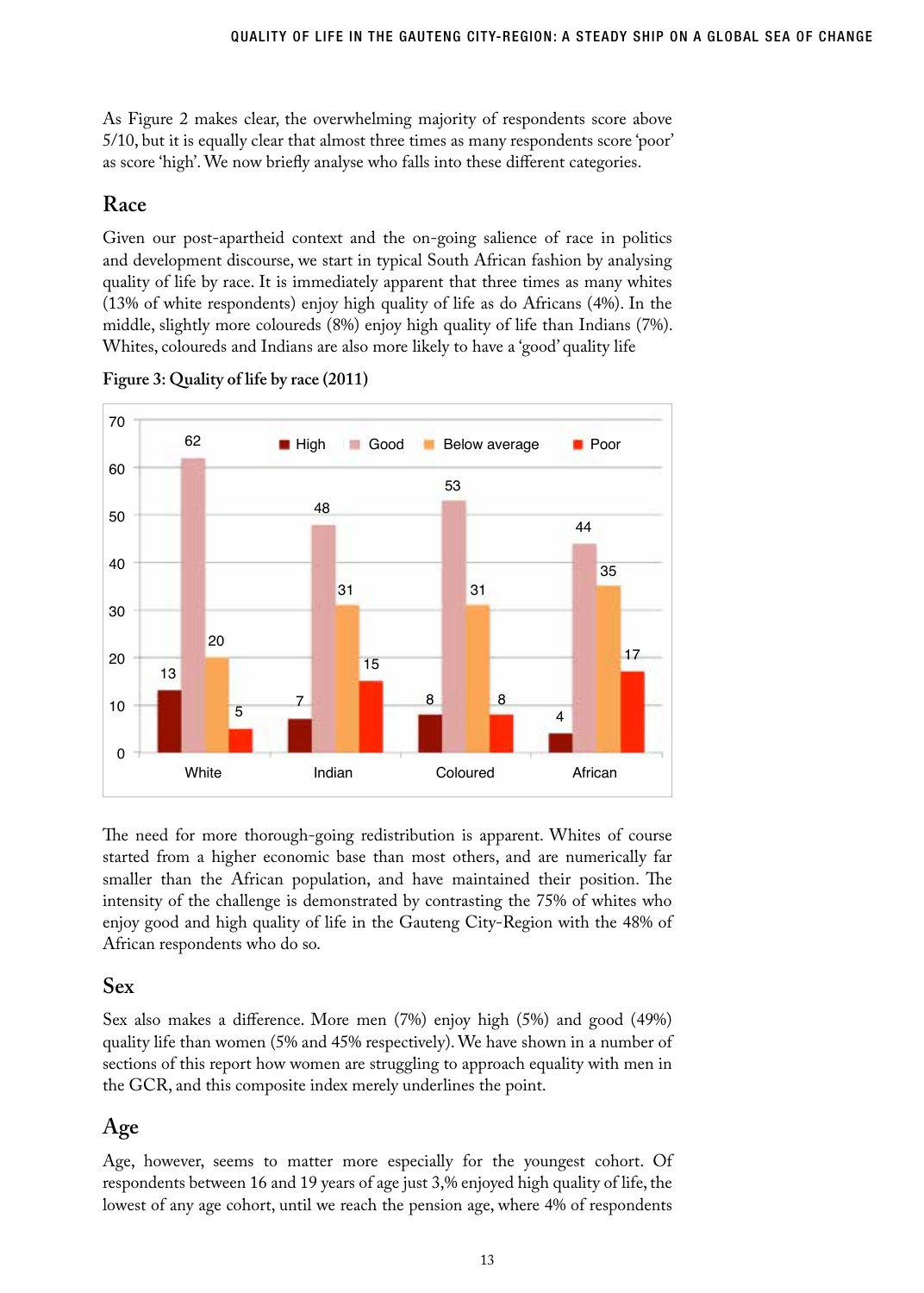aged 65 and above had high quality of life. As we show elsewhere, the combination of race, sex and age – for young, African women – is a toxic mix that leaves many suffering at the wrong end of what the city region has to offer.

#### **Household size and birth place**

Household size also seems to have negative effects, either when people are 'living solo' – which accounts for a million people in Gauteng – or when household size exceeds 5 people. Place of birth also has an effect. People born in Gauteng are more likely to have high quality of life (6,2% of Gauteng-born respondents did so) or good quality of life (49,4%) than people born outside the province. Amongst non-Gauteng born respondents (regardless of whether they were born in or out of South Africa), just 5% enjoyed high and 42,8% good quality of life, while almost one in five (18,5%) were found in the 'poor' quality of life category.

#### **Targeting support and interventions**

As we noted at the beginning of this section, measuring quality of life is not merely a fanciful way of looking at the top end of a city-region: it has policy implications, and should be used by local and provincial spheres of government to inform their targeting strategies. Currently, we have seen that to be at one or other extreme of the age spectrum; African, female; living alone or in a large household; and to be a migrant, all feature above average in the poor quality of life category. In contrast, to be white or Indian, living in a medium sized household, to be male, middle-aged and locally-born, is to feature above average in the 'high' and 'good' categories.



#### **Figure 4: Quality of Life by household size**

Finally, the results are analysed spatially, which is a key aspect of any targeting strategy.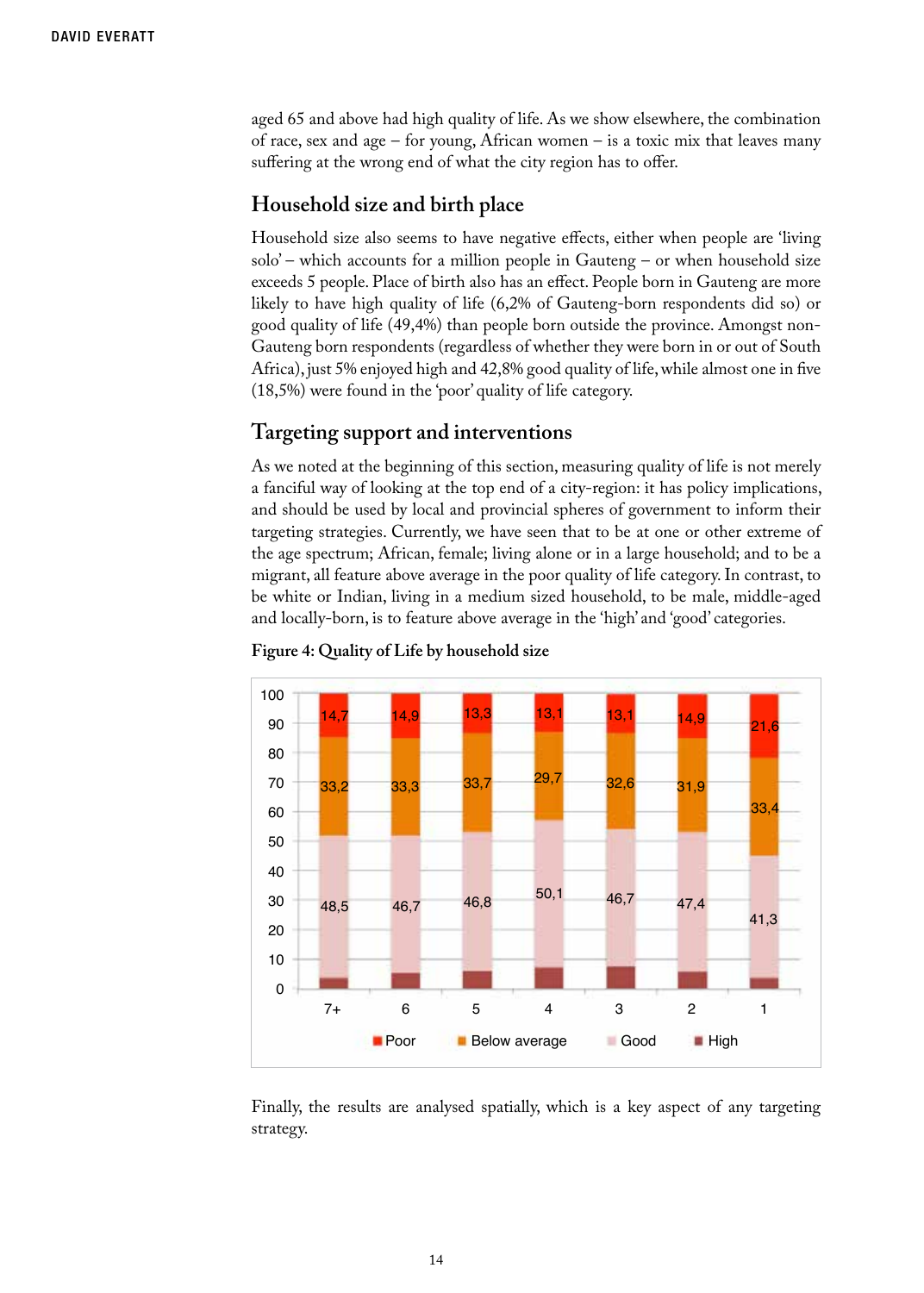

**Figure 5: Quality of Life by municipality**

It is difficult to present results by municipality without feeding into local-level contestation and politicking, but it is equally important to note that the GCR includes some high-performing municipalities – notably Randfontein (0,2 above the mean) and Midvaal (0,17 above the mean, and having dropped from top-spot between 2009 and 2011), and two highperforming metropolitan municipalities – Tshwane

*What is of possibly greater concern is to find one of the three cities in the GCR – Ekurhuleni – occupying second from bottom place, and some way behind the mean (0,15).* 

and Johannesburg – but it also includes others at the wrong end of the scale. As a scale, there will always be 'winners' and 'losers', inevitable because all units have to be scored across a continuum. As such, it is unsurprising to find Westonaria propping up the bottom of the scale by some margin (0,48 below the mean). As a municipality, it consistently scores lowest in virtually all aspects of service delivery.

What is of possibly greater concern is to find one of the three cities in the GCR – Ekurhuleni – occupying second from bottom place, and some way behind the mean (0,15). The manufacturing base in Ekurhuleni has taken considerable stress as a result of the global recession, but service delivery has also been poor, and unhappiness with the quality of service delivery in Ekurhuleni is correspondingly high. It must serve as a focal point for investment if it is not to enter a lengthy (or even a terminal) decline. It is notable that there is only 0,12 difference (out of 10) between the mid-range cities and municipalities, from Tshwane in third place to Emfuleni, third from the bottom. If targeting is to include a spatial element, this should help inform the provincial strategy.

## **Conclusion**

'Policy-making in a time of despair' sounds more like the title of a Milan Kundera novel than a description of where we stand in Gauteng right now; yet the 'despair', if that is what it is, seems to be pervasive. It is important, however, that the realities